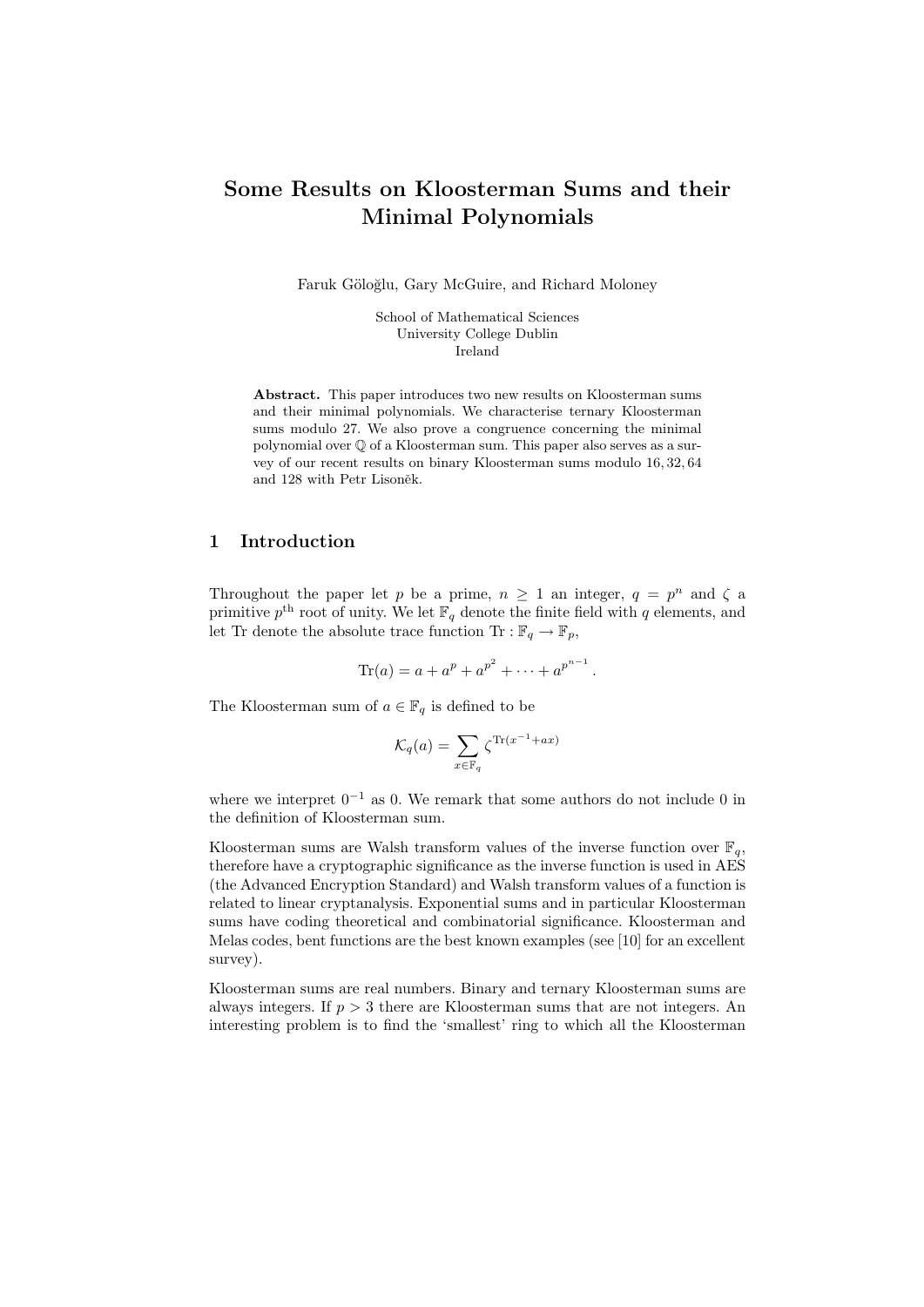sums over  $\mathbb{F}_q$  belong. The Lachaud-Wolfmann result [13] does that for the binary case and states that Kloosterman sums satisfy

$$
-2^{n/2+1} \leq \mathcal{K}_{2^n}(a) \leq 2^{n/2+1},
$$

and take every value which is congruent to 0 modulo 4 in that range. Hence, all binary Kloosterman sums are precisely the integers in  $4\mathbb{Z}$  within the Weil bound. For the ternary case, Kloosterman sums satisfy (see Katz and Livné  $[11]$ )

$$
-2\sqrt{3^n} < \mathcal{K}_{3^n}(a) < 2\sqrt{3^n}
$$

and take every value which is congruent to 0 modulo 3 in that range. For  $p > 3$ a similar congruence result is unknown.

A related question is the existence of a Kloosterman zero, i.e., an element  $a \in \mathbb{F}_q^*$ (non-zero elements of  $\mathbb{F}_q$ ) such that  $\mathcal{K}_q(a) = 0$ . The results of Lachaud and Wolfmann [13] (resp. Katz and Livne [11]) guarantees the existence of binary (resp. ternary) Kloosterman zeroes. Kononen, Rinta-aho and Väänänen have proved recently [12] that if  $p > 3$  then no Kloosterman zero exists. Kloosterman zeroes for the binary and ternary case are linked to existence of *bent functions* [2, 8].

Characterising Kloosterman zeroes seems to be difficult. Lisoněk and Moisio showed that other than  $p = 2$ ,  $n = 4$  and  $a = 1$  if a belongs to a proper subfield of  $\mathbb{F}_q$  then  $\mathcal{K}_q(a)$  cannot be zero. Another way of approaching this problem is to give congruences of Kloosterman sum modulo some integers. This was done for binary Kloosterman sums for moduli  $3, 8, 24$  in [17, 9, 1, 3, 15]. In the next section we survey our recent results for moduli  $16, 32, 64, 128$  with Petr Lisoněk. For the ternary case, Lisoněk proved a result for divisibility by 9 in [14]. We have recently given a complete modulo 9 characterisation [7] (we should note here this result was implicit in [17]). In this paper we give a modulo 27 characterisation. For  $p > 3$ , since Kloosterman sums are not necessarily integers, we resort to the analysis of the minimal polynomial of Kloosterman sums over Q. What we prove in Section 3 can be seen as a generalisation of our ternary result of [7] to arbitrary p.

In Section 2 we give a brief survey on binary Kloosterman sums modulo some powers of 2. The characterisations use help from some functions from finite fields. Proofs of the results of Section 2 can be found in [4]. In Section 3 we give our first new and unpublished result on the minimal polynomial of  $p$ -ary Kloosterman sums. Our second new result is in Section 4. We give a characterisation of ternary Kloosterman sums modulo 27 using trace-like functions on finite fields. Our proof methods use algebraic number theory: Stickelberger's theorem and Gross-Koblitz formula and Fourier analysis (see [6]).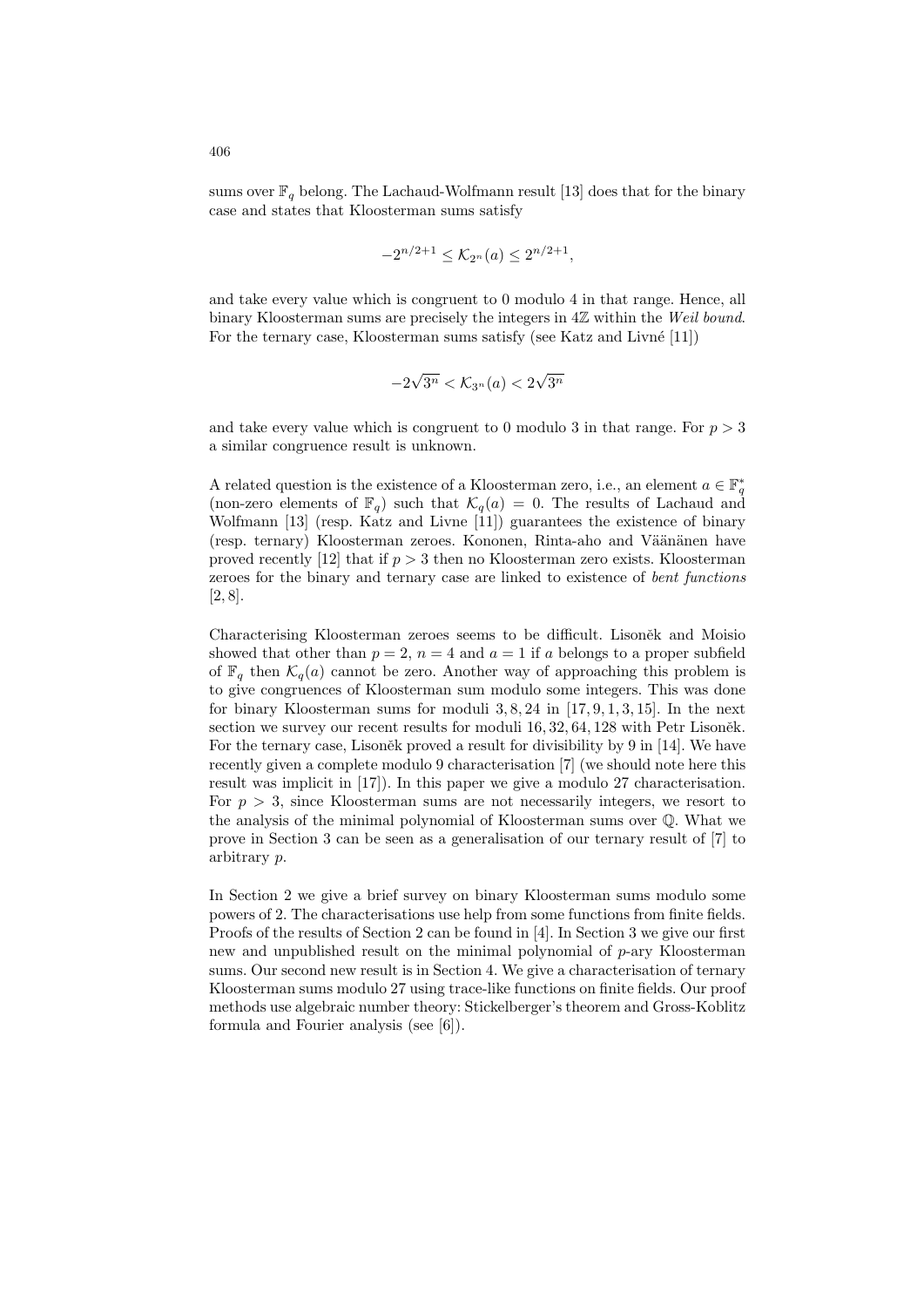# 2 Binary Kloosterman sums

In this section let  $p = 2$  and  $q = 2<sup>n</sup>$ . Furthermore let  $a \in \mathbb{F}_q$ , and consider the characteristic polynomial of a;

$$
\prod_{i=0}^{n-1} (x - a^{2^i}) = x^n + \bar{e}_1 x^{n-1} + \bar{e}_2 x^{n-2} + \dots + \bar{e}_n.
$$

Each of the  $\bar{e}_i$  is in  $\mathbb{F}_2$ ,  $\bar{e}_1$  is the trace of a and  $\bar{e}_2$  is sometimes called the subtrace (or quadratic trace). For  $i > n$ , set  $\bar{e}_i = 0$ .

Let  $e_i \in \{0,1\}$  denote  $\bar{e}_i$  viewed as an integer.

Note that the only reason we restrict the integers  $e_i$  to the set  $\{0,1\}$  is so that we can identify  $e_i^2$  with  $e_i$ , allowing us to eliminate exponents and reduce the length of certain expressions in  $e_i$ .

For any positive integer j, let  $wt_2(j)$  denote the binary weight of j, i.e.,

$$
\mathrm{wt}_2(j)=\sum_i j_i
$$

where  $\sum_i j_i 2^i$  is the binary expansion of j. With this notation, we can write  $\bar{e}_i$ for  $0\leq i\leq n$  as

$$
\bar{e}_i = \sum_{\text{wt}_2(j)=i} a^j.
$$

# 2.1 Survey of results on Kloosterman sums modulo powers of 2

Using this notation we rephrase the known results.

The first result is usually attributed to Helleseth and Zinoviev [9], but it also appears in an earlier paper by van der Geer and van der Vlugt [17].

**Theorem 1** Let  $q \geq 8$ . For  $a \in \mathbb{F}_q$ ,

$$
\mathcal{K}_q(a) \equiv 4e_1 \pmod{8}.
$$

This gives a condition for divisibility by 8.

**Corollary 2** Let  $q \ge 8$  and let  $a \in \mathbb{F}_q$ . Then  $\mathcal{K}_q(a) \equiv 0 \pmod{8}$  if and only if  $e_1 = 0.$ 

The following theorem is in [5].

**Theorem 3** Let  $q \ge 16$ . For  $a \in \mathbb{F}_q$ ,

$$
\mathcal{K}_q(a) \equiv 12e_1 + 8e_2 \pmod{16}.
$$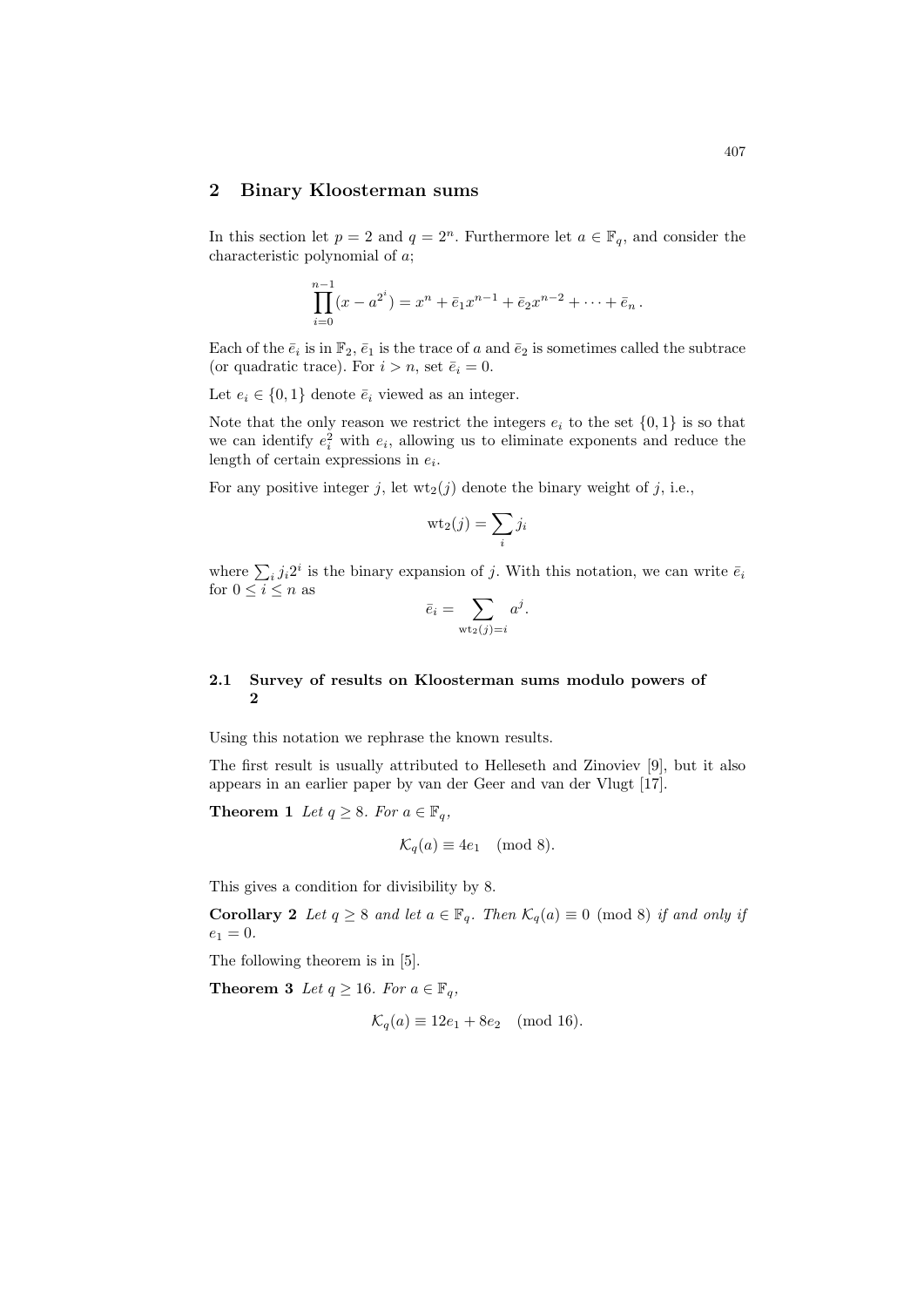Again, this gives a divisibility condition.

**Corollary 4** [5] Let  $q \ge 16$  and let  $a \in \mathbb{F}_q$ . Then  $\mathcal{K}_q(a) \equiv 0 \pmod{16}$  if and only if  $e_1 = 0$  and  $e_2 = 0$ .

Note that this mod 16 divisibility criterion was stated earlier in a different but equivalent form in [14].

Now we give a congruence for Kloosterman sums mod 32, and then a necessary and sufficient condition for divisibility mod 32:

**Theorem 5** [4] Let  $q \geq 32$  and let  $a \in \mathbb{F}_q$ . Let  $e_1, \ldots, e_8$  be the coefficients of the characteristic polynomial of a viewed as integers as described above. Then

$$
\mathcal{K}_q(a) \equiv 28e_1 + 8e_2 + 16(e_1e_2 + e_1e_3 + e_4) \pmod{32}.
$$

Corollary 6 [4] Let  $q \geq 32$  and let  $a \in \mathbb{F}_q$ . Let  $\bar{e}_1, \ldots, \bar{e}_4 \in \mathbb{F}_2$  be the coefficients of the characteristic polynomial of a. Then  $\mathcal{K}_q(a) \equiv 0 \pmod{32}$  if and only if

$$
e_1 = 0, \ e_2 = 0, \ and \ e_4 = 0.
$$

Next, a mod 64 congruence and characterisation:

**Theorem 7** [4] Let  $q \ge 64$  and let  $a \in \mathbb{F}_q$ . Let  $e_1, \ldots, e_8$  be the coefficients of the characteristic polynomial of a viewed as integers as described above. Then

> $\mathcal{K}_q(a) \equiv 28e_1 + 40e_2 +$  $16(e_1e_2 + e_1e_3 + e_4) +$  $32(e_1e_4 + e_1e_5 + e_1e_6 + e_1e_7 + e_2e_3 + e_2e_4 +$  $e_2e_6 + e_3e_5 + e_1e_2e_3 + e_1e_2e_4 + e_8$  (mod 64).

Corollary 8 [4] Let  $q \ge 64$  and let  $a \in \mathbb{F}_q$ . Let  $\bar{e}_1, \ldots, \bar{e}_8 \in \mathbb{F}_2$  be the coefficients of the characteristic polynomial of a. Then  $\mathcal{K}_q(a) \equiv 0 \pmod{64}$  if and only if the conditions of Corollary 6 are satisfied, and furthermore,

$$
e_8=e_3e_5.
$$

Finally we have a mod 128 congruence and characterisation:

**Theorem 9** [4] Let  $q \ge 128$  and let  $a \in \mathbb{F}_q$ . Let  $e_1, \ldots, e_{16} \in \{0,1\}$  be the coefficients of the characteristic polynomial of a viewed as integers as described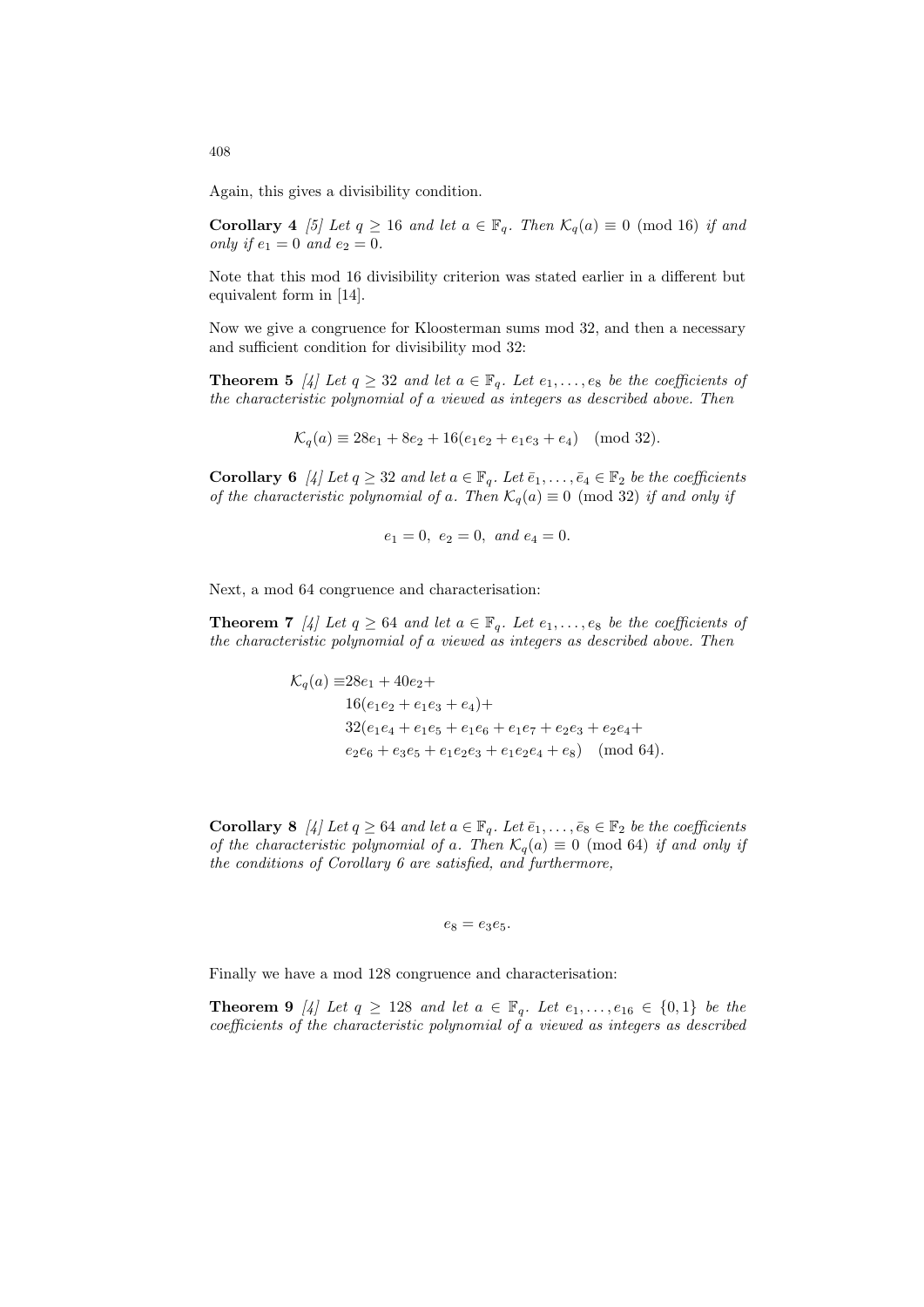above. Then

 $\mathcal{K}_q(a) \equiv 92e_1 + 40e_2 + 16(e_1e_2 + e_4) + 80e_1e_3 + 32(e_1e_2e_3 + e_1e_7 + e_2e_6 + e_8) +$  $96(e_1e_2e_4 + e_1e_4 + e_1e_5 + e_1e_6 + e_2e_3 + e_2e_4 + e_3e_5) +$  $64(e_1e_2e_3e_4 + e_1e_2e_3e_5 + e_1e_2e_5 + e_1e_2e_6 + e_1e_2e_{10} + e_1e_2e_{11} + e_1e_2e_{12} + e_1e_3e_7 +$  $e_1e_3e_{11} + e_1e_4e_6 + e_1e_4e_7 + e_1e_4e_8 + e_1e_4e_{10} + e_1e_5e_7 + e_1e_5e_9 + e_1e_6e_8 +$  $e_1e_8 + e_1e_9 + e_1e_{10} + e_1e_{11} + e_1e_{12} + e_1e_{13} + e_1e_{14} + e_1e_{15} + e_2e_3e_5 + e_2e_3e_8 +$  $e_2e_3e_9 + e_2e_4e_5 + e_2e_4e_6 + e_2e_4e_8 + e_2e_5e_7 + e_2e_7 + e_2e_8 + e_2e_{10} + e_2e_{12} + e_2e_{14}+$  $e_3e_4e_5 + e_3e_4e_6 + e_3e_4 + e_3e_7 + e_3e_{10} + e_3e_{13} + e_3 + e_4e_6 + e_4e_8 +$  $e_4e_{12} + e_5e_6 + e_5e_{11} + e_6e_{10} + e_7e_9 + e_{16}$  (mod 128).

Corollary 10 [4] Let  $q \ge 128$  and let  $a \in \mathbb{F}_q$ . Let  $\bar{e}_1, \ldots, \bar{e}_{16} \in \mathbb{F}_2$  be the coefficients of the characteristic polynomial of a. Then  $\mathcal{K}_q(a) \equiv 0 \pmod{128}$  if and only if the conditions of Corollary 8 are satisfied, and furthermore,

$$
e_{16} \equiv e_3 + e_3(e_7 + e_{10} + e_{13}) + e_5(e_6 + e_{11}) +
$$
  

$$
e_6e_{10} + e_7e_9 \pmod{2}.
$$

# 3 Minimal polynomials of p-ary Kloosterman sums

As we mentioned before when  $p > 3$  the Kloosterman sum is not necessarilly an integer. In this section, we give a result previously unpublished which proves a congruence for the minimal polynomial of  $p$ -ary Kloosterman sums over Q.

In this section we let p be an odd prime. Obviously  $\mathcal{K}_q(a)$  is an algebraic integer lying in the cyclotomic field  $\mathbb{Q}(\zeta)$ . It is well known that

$$
\mathrm{Gal}(\mathbb{Q}(\zeta)/\mathbb{Q}) = \{ \zeta \mapsto \zeta^i \mid i \in (\mathbb{Z}/p\mathbb{Z})^* \},
$$

and it is easy to show (see [12]) that the Galois automorphism  $\zeta \mapsto \zeta^i$  has the effect  $\mathcal{K}_q(a) \mapsto \mathcal{K}_q(i^2a)$ , for any integer *i*. If we let

$$
c_a(x)=\prod_{i=1}^{\frac{p-1}{2}}(x-\mathcal{K}_q(i^2a))
$$

it follows that  $c_a(x)$  (which has degree  $(p-1)/2$ ) is the characteristic polynomial of  $\mathcal{K}_q(a)$  over Q. If  $m_a(x)$  is the minimal polynomial of  $\mathcal{K}_q(a)$  over Q, then

$$
c_a(x) = m_a(x)^{e_a}
$$

for some  $e_a$  dividing  $\frac{p-1}{2}$ . Most of the time, it is true that  $e_a = 1$ . For example, Wan [18] showed that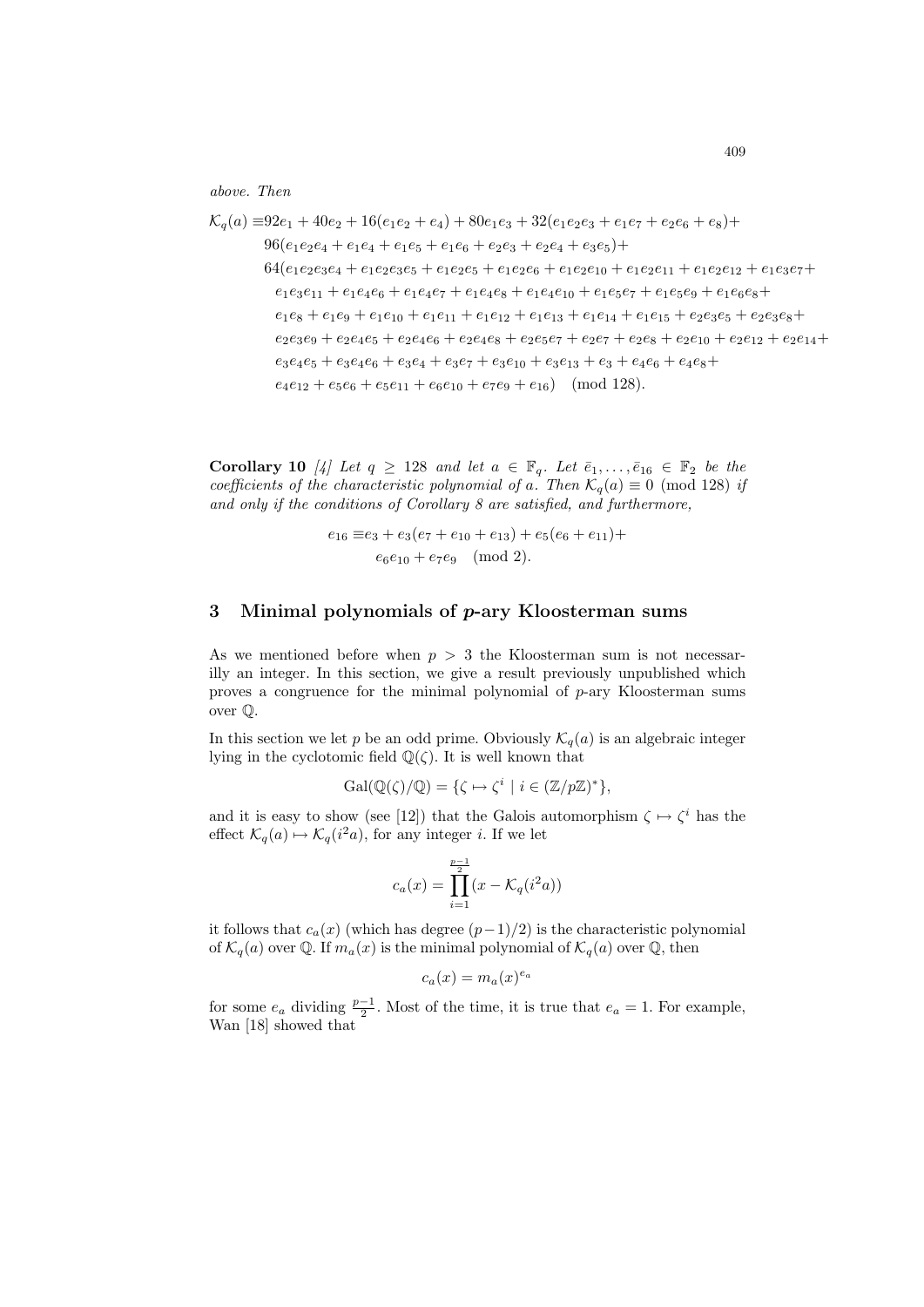**Theorem 11** [18] Let  $a \in \mathbb{F}_q$ . If  $\text{Tr}(a) \neq 0$ , the minimal polynomial of  $\mathcal{K}_q(a)$ has degree  $\frac{p-1}{2}$ .

Moisio [16] considered the reduction of the minimal polynomial  $m_a(x)$  modulo p. He showed that all coefficients, apart from the leading coefficient, are divisible by p.

In this section, our new result concerns the reduction of the minimal polynomial  $m_a(x)$  modulo  $p^2$ .

**Theorem 12** Let p be an odd prime, and let  $\left(\frac{1}{r}\right)$  $\frac{1}{p}$ ) be the Legendre symbol. Then

$$
\prod_{i=1}^{\frac{p-1}{2}} \mathcal{K}_q(i^2 a) \equiv p\left(\frac{\text{Tr}(a)}{p}\right) \pmod{p^2}.
$$

As a consequence, the constant term of the characteristic polynomial, which is

$$
(-1)^{\frac{p-1}{2}}\prod_{i=1}^{\frac{p-1}{2}}(\mathcal{K}_q(i^2a)),
$$

is always congruent to either 0 or  $\pm p \mod p^2$ .

Thus if Tr(a)  $\neq 0$ , the minimal polynomial  $m(x)$  of  $\mathcal{K}_q(a)$  is precisely the characteristic polynomial  $c(x)$ . In this case (and in the case that deg( $m(x)$ ) =  $\frac{p-1}{2}$ where  $Tr(a) = 0$ ) Theorem 12 gives a statement about the constant term of  $m(x) \bmod p^2$ .

If  $\text{Tr}(a) = 0$  and  $\deg(m(x)) < \frac{p-1}{2}$ , then the result in Theorem 12 is already known. In this case, our result gives us no extra information about the constant term of the minimal polynomial.

# 4 Ternary Kloosterman sums modulo 27

In the case that  $p = 3$ , Theorem 12 becomes the following theorem.

Theorem 13 Let  $n > 1$ . For  $a \in \mathbb{F}_{3^n}$ ,

$$
\mathcal{K}_{3^n}(a) \equiv \begin{cases} 0 \pmod{9} & \text{if } \text{Tr}(a) = 0, \\ 3 \pmod{9} & \text{if } \text{Tr}(a) = 1, \\ 6 \pmod{9} & \text{if } \text{Tr}(a) = 2. \end{cases}
$$

This is precisely the modulo 9 characterisation of the ternary Kloosterman sum which we previously proved in [7].

The second previously unpublished result of this paper is to extend this result to a modulo 27 characterisation of ternary Kloosterman sums.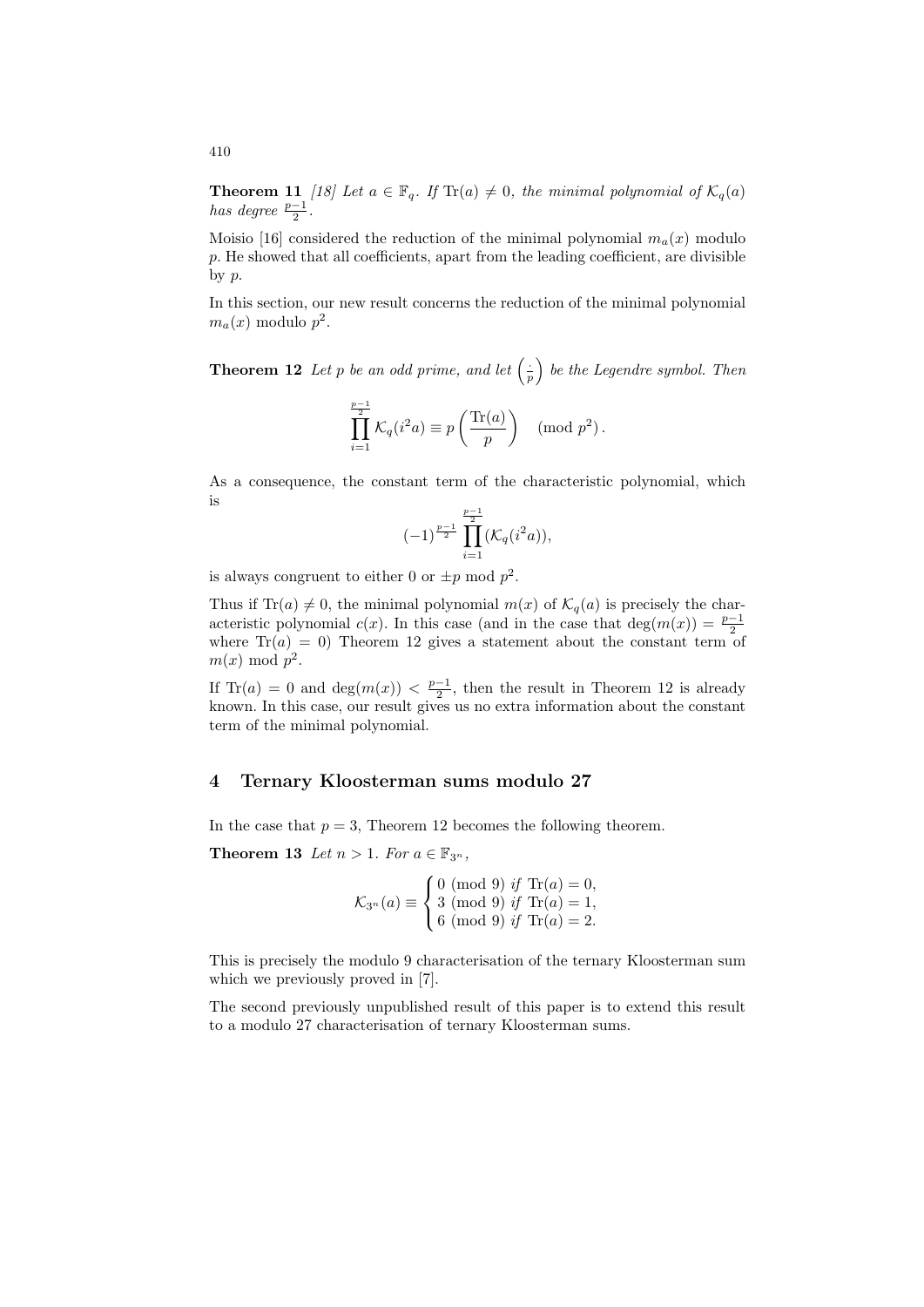#### 4.1 Trace and similar objects

Consider again the trace function  $\text{Tr}: \mathbb{F}_q \to \mathbb{F}_p$ ,

$$
\text{Tr}(c) = c + c^p + c^{p^2} + \dots + c^{p^{n-1}}.
$$

We wish to generalise this definition to a larger class of finite field sums, which includes the usual trace function as a special case.

**Definition 14** Let p be a prime, let  $n \geq 1$  be an integer and let  $q = p^n$ . For any  $S \subseteq \mathbb{Z}/(q-1)\mathbb{Z}$  satisfying  $S^p = S$  where  $S^p := \{s^p \mid s \in S\}$ , we define the function  $\tau_S : \mathbb{F}_q \to \mathbb{F}_p$  by

$$
\tau_S(c) := \sum_{s \in S} c^s.
$$

**Remark 15** For the set  $W = \{p^i \mid i \in \{0, ..., n-1\}\}\$ ,  $\tau_W$  is the usual trace function.

Other than the set  $W$ , for the case  $p = 3$ , we will be particularly concerned with the following sets:

 $X := \{r \in \{0, ..., q - 2\} | r = 3^{i} + 3^{j}\}, (i, j \text{ not necessarily distinct})\}$  $Y := \{r \in \{0, \ldots, q-2\} | r = 3^i + 3^j + 3^k, i, j, k \text{ distinct}\},\$  $Z := \{r \in \{0, \ldots, q-2\} | r = 2 \cdot 3^i + 3^j, i \neq j\}.$ 

### 4.2 Result modulo 27

We use Gross-Koblitz formula and Fourier analysis (cf. [5]) to evalulate Gauss sums modulo 27 which gives us the following result.

**Theorem 16** Let  $n \geq 3$ , and let  $q = 3^n$ . Let Tr,  $\tau_X$  and  $\tau_Y$  be as defined in Section 4.1. Then

$$
\mathcal{K}_q(a) \equiv \begin{cases}\n0 \pmod{27} & \text{if } \text{Tr}(a) = 0 \text{ and } \tau_Y(a) + 2\tau_X(a) = 0 \\
3 \pmod{27} & \text{if } \text{Tr}(a) = 1 \text{ and } \tau_Y(a) & = 2 \\
6 \pmod{27} & \text{if } \text{Tr}(a) = 2 \text{ and } \tau_Y(a) + \tau_X(a) = 2 \\
9 \pmod{27} & \text{if } \text{Tr}(a) = 0 \text{ and } \tau_Y(a) + 2\tau_X(a) = 1 \\
12 \pmod{27} & \text{if } \text{Tr}(a) = 1 \text{ and } \tau_Y(a) & = 0 \\
15 \pmod{27} & \text{if } \text{Tr}(a) = 2 \text{ and } \tau_Y(a) + \tau_X(a) = 0 \\
18 \pmod{27} & \text{if } \text{Tr}(a) = 0 \text{ and } \tau_Y(a) + 2\tau_X(a) = 2 \\
21 \pmod{27} & \text{if } \text{Tr}(a) = 1 \text{ and } \tau_Y(a) & = 1 \\
24 \pmod{27} & \text{if } \text{Tr}(a) = 2 \text{ and } \tau_Y(a) + \tau_X(a) = 1.\n\end{cases}
$$

We remark that a characterisation like in Theorem 16 of Kloosterman sums modulo  $p^3$  for  $p > 3$  does not seem to be straightforward. The estimates given by the Gross-Koblitz formula are weaker.